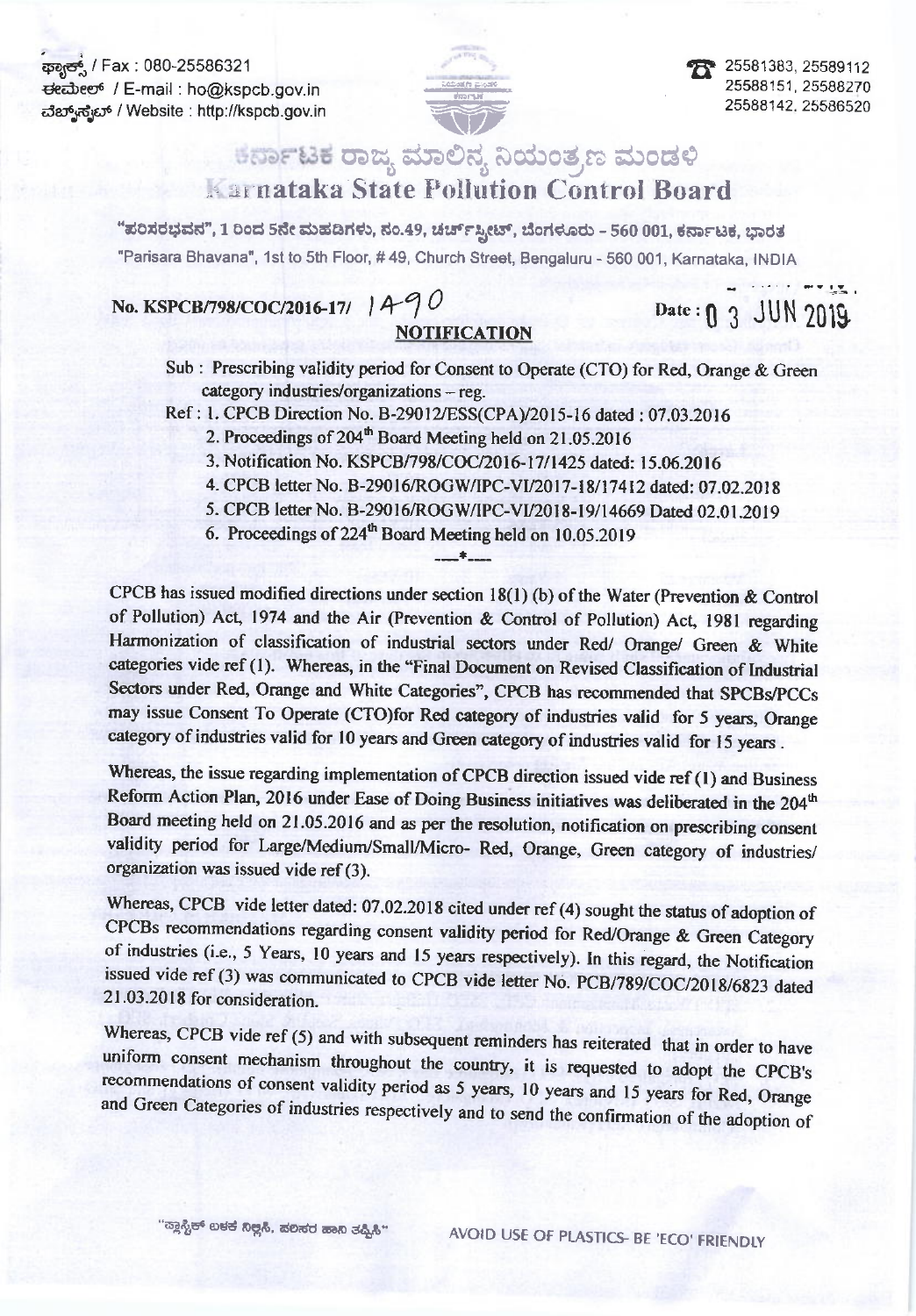the recommendations. ln this regard, the adoption of CPCBs recommendations of consent validity period as 5 years, l0 years and 15 years for Red, Orange and Green Categories of industries respectively was again deliberated in the  $224<sup>th</sup>$  Board meeting held on 10.05.2019. The Board after detailed deliberation resolved to accord approval to adopt the consent validity period as recommended by CPCB, as 5 years, l0 years and 15 years for Red, Orange and Green Categories of industries respectively.

Accordingly, the Consent to Operate validity period for Large/Medium/Small/Micro- Red, Orange, Green category industrial sectors/organizations/activities is prescribed as under.

| <b>Consent Validity Period</b>             |                          |                                               |
|--------------------------------------------|--------------------------|-----------------------------------------------|
| Category<br>Red                            | Orange                   | <b>Green</b>                                  |
| 5 Years                                    | 10 Years                 | 15 Years                                      |
| Large<br>(5 Years fees)                    | (10 Years fees)          | (10 Years fees)                               |
| 5 Years<br><b>Medium</b><br>(5 Years fees) | 10 Years                 | 15 Years                                      |
|                                            | (10 Years fees)          | (10 Years fees)                               |
| 5 Years<br><b>Small</b><br>(3 Years fees)  | 10 Years                 | 15 Years                                      |
|                                            | (6 Years fees)           | (1 Year fees)                                 |
| 5 Years<br>(1 Year fee)                    | 10 Years<br>(1 Year fee) | One time permanent<br>consent<br>(1 Year fee) |
|                                            |                          |                                               |

The validity period shall come in to effect from the date of this notification.

The Consent to Operate for Red, Orange & Green category industrial sectors/ organizations/ activities, the validity starting from next renewal of CTO shall be issued as prescribed above by collecting total consent fees as per the Notification No. FEE 115 ENV 95(P) dated: 19.2.1998 under the Water Act and the Air Act respectively.

This notification supersedes all other orders issued earlier in respect of consent validity period and shall be valid until further orders.

## MEMBER SECRETARY

To:

- 1. CEO-1 & CEO-2, KSPCB, Bangalore
- 2. SEO (Waste Management cell), sEo (lnfrastructure), SEO (Non-ElA, Enforcement, Awareness, Inspection & Monitoring), SEO (Mines, Steel & Stone Crusher), SEO (17 category)
- 3. SEO (Bangalore City), SEO (Bangalore East), SEO (Bangalore South), SEO (Bangalore North), SEO (Mysore), SEO (Mangalore), SEO (Dharwad), SEO (Bellary) and SEO (Chitradurga), SEO (Kalaburgi).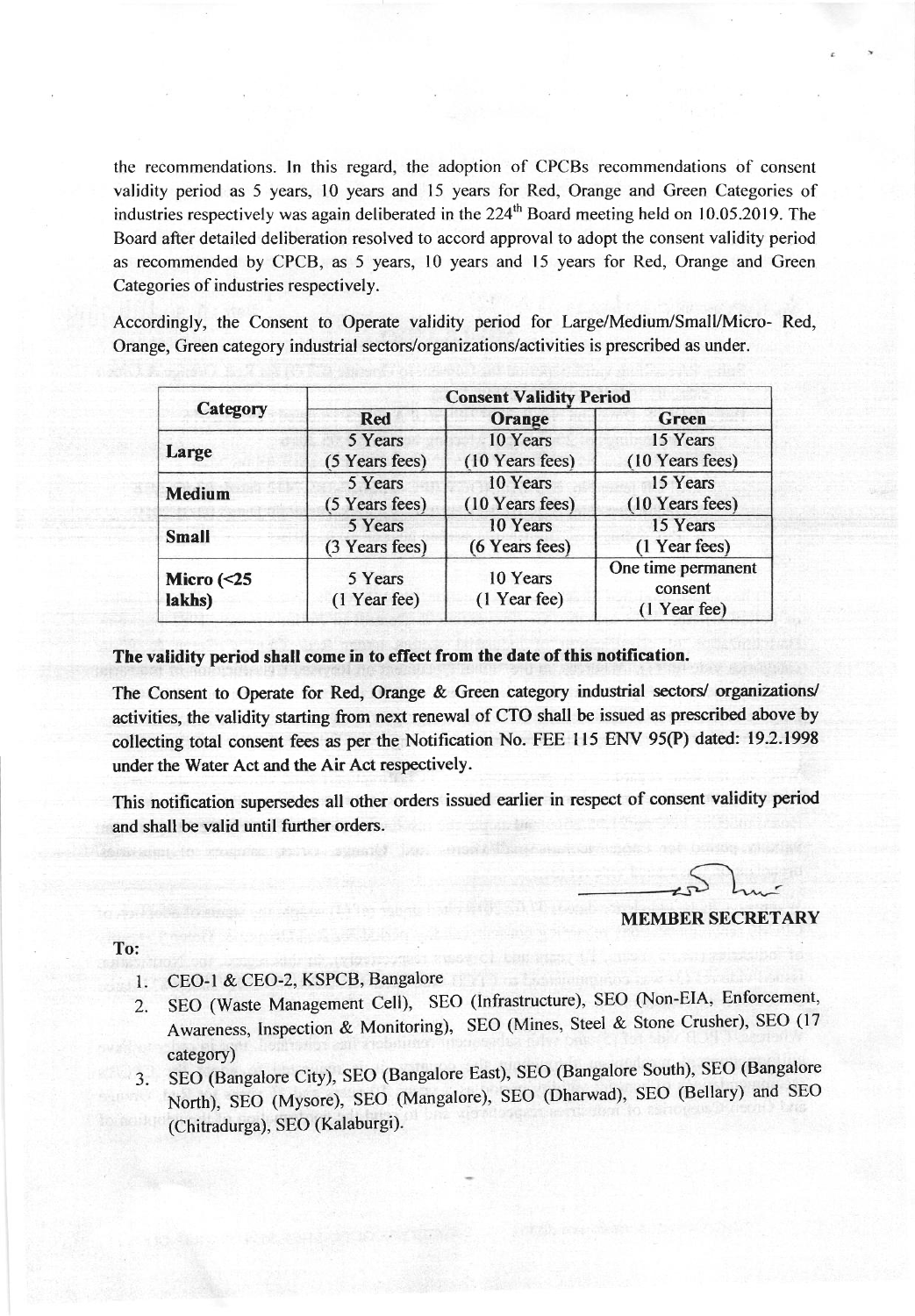4. All Regional Officers, Regional Office: (l) Bangalore City-East, (2) Bangalore City-Peenya, (3) Bangalore City-South, (4)Bangalore City-West, (5)Dasarahalli, (6) Doddaballapura, (7) Nelamangala, (8) Yelahanka, (9) Anekal, (10) Bommanahalli, (l l) Ramnagar, (12) Rajarajeshwarinagara, (13) Sarjapura, (14) Chikkaballapur, (15) Hosakote (16) Mahadevpura, (17) Mysore-1, (18) Mysore-2, (19) Mandya, (20) chamarajnagar, (21) Tumkur, (22) Chitradurga, (23) Davangere, (24) Kolar, (25) Shimoga, (26) Dharwad, (27) Gadag, (28) Belgaum-l (29) Betgaum-2 (chikkodi Centre), (30) Bagalkot, (31) Bijapur, (32) Bellary, (33) Raichur, (3a) Koppal, (35) Bidar, (36) Gulbarga, (37) Udupi, (38) Mangalore (39) Hassan, (40) Chikmagalur, (41) Karwar, (42) Kodagu, (43) Haveri, (44) Yadgiri.

5. All Environmental Officers at Head Office.

6. Website